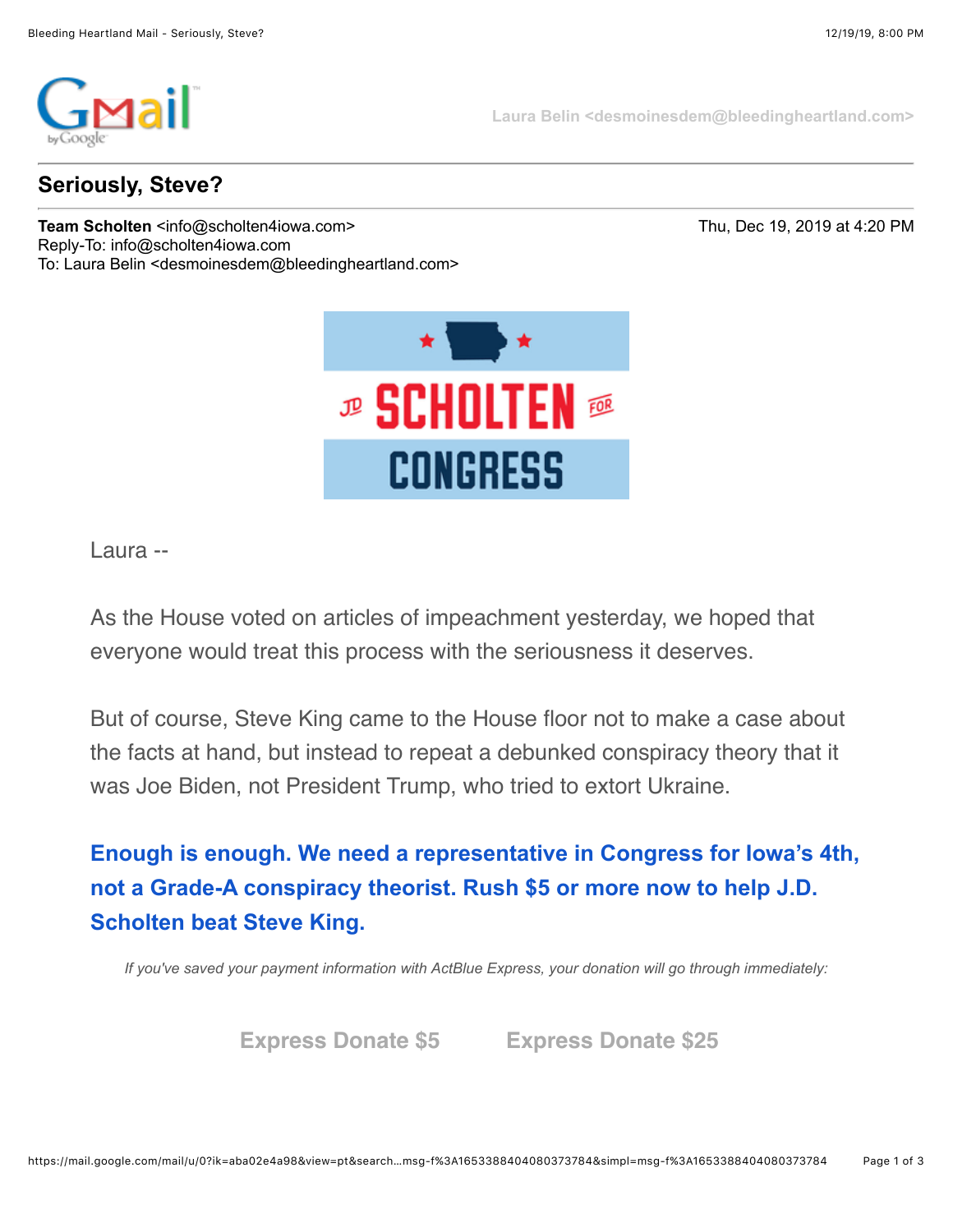**[Express Donate \\$50](https://click.ngpvan.com/k/13038856/134858033/-690034814?refcode=em19_191219_ImpeachVote&express_lane=true&amount=50&nvep=ew0KICAiVGVuYW50VXJpIjogIm5ncHZhbjovL3Zhbi9OR1AvTkdQMDEvMS82MTU4MCIsDQogICJEaXN0cmlidXRpb25VbmlxdWVJZCI6ICJlNDMyMTRiNi1hZDIyLWVhMTEtYTYwMS0yODE4Nzg0ZDZkNjgiLA0KICAiRW1haWxBZGRyZXNzIjogImRlc21vaW5lc2RlbUBibGVlZGluZ2hlYXJ0bGFuZC5jb20iDQp9&hmac=Kr5b4FxoWpxwDb1B4EWR25sFXs0CjayVL2iGR1gPso0=) [Express Donate \\$100](https://click.ngpvan.com/k/13038857/134858037/-690034814?refcode=em19_191219_ImpeachVote&express_lane=true&amount=100&nvep=ew0KICAiVGVuYW50VXJpIjogIm5ncHZhbjovL3Zhbi9OR1AvTkdQMDEvMS82MTU4MCIsDQogICJEaXN0cmlidXRpb25VbmlxdWVJZCI6ICJlNDMyMTRiNi1hZDIyLWVhMTEtYTYwMS0yODE4Nzg0ZDZkNjgiLA0KICAiRW1haWxBZGRyZXNzIjogImRlc21vaW5lc2RlbUBibGVlZGluZ2hlYXJ0bGFuZC5jb20iDQp9&hmac=Kr5b4FxoWpxwDb1B4EWR25sFXs0CjayVL2iGR1gPso0=)**

**[Express Donate \\$250](https://click.ngpvan.com/k/13038858/134858038/-690034814?refcode=em19_191219_ImpeachVote&express_lane=true&amount=250&nvep=ew0KICAiVGVuYW50VXJpIjogIm5ncHZhbjovL3Zhbi9OR1AvTkdQMDEvMS82MTU4MCIsDQogICJEaXN0cmlidXRpb25VbmlxdWVJZCI6ICJlNDMyMTRiNi1hZDIyLWVhMTEtYTYwMS0yODE4Nzg0ZDZkNjgiLA0KICAiRW1haWxBZGRyZXNzIjogImRlc21vaW5lc2RlbUBibGVlZGluZ2hlYXJ0bGFuZC5jb20iDQp9&hmac=Kr5b4FxoWpxwDb1B4EWR25sFXs0CjayVL2iGR1gPso0=) [Donate Other Amount](https://click.ngpvan.com/k/13038859/134858039/-690034814?refcode=em19_191219_ImpeachVote&nvep=ew0KICAiVGVuYW50VXJpIjogIm5ncHZhbjovL3Zhbi9OR1AvTkdQMDEvMS82MTU4MCIsDQogICJEaXN0cmlidXRpb25VbmlxdWVJZCI6ICJlNDMyMTRiNi1hZDIyLWVhMTEtYTYwMS0yODE4Nzg0ZDZkNjgiLA0KICAiRW1haWxBZGRyZXNzIjogImRlc21vaW5lc2RlbUBibGVlZGluZ2hlYXJ0bGFuZC5jb20iDQp9&hmac=Kr5b4FxoWpxwDb1B4EWR25sFXs0CjayVL2iGR1gPso0=)**

King also said that Joe Biden isn't *really* running against Trump. Apparently this flimsy logic is enough for Steve King to justify asking a foreign country to interfere in our election.

Republicans think Steve King is too racist and extreme to serve on House Committees but are more than happy to have him repeat far-right conspiracy theories to try to derail this inquiry. That's because they don't want to do the harder job of listening to the facts and deciding what's best for the American people.

**J.D. would treat impeachment seriously and weigh the facts of the case, [not repeat conspiracy theories on the House floor. He would put country](https://click.ngpvan.com/k/13038860/134858043/-690034814?refcode=em19_191219_ImpeachVote&nvep=ew0KICAiVGVuYW50VXJpIjogIm5ncHZhbjovL3Zhbi9OR1AvTkdQMDEvMS82MTU4MCIsDQogICJEaXN0cmlidXRpb25VbmlxdWVJZCI6ICJlNDMyMTRiNi1hZDIyLWVhMTEtYTYwMS0yODE4Nzg0ZDZkNjgiLA0KICAiRW1haWxBZGRyZXNzIjogImRlc21vaW5lc2RlbUBibGVlZGluZ2hlYXJ0bGFuZC5jb20iDQp9&hmac=Kr5b4FxoWpxwDb1B4EWR25sFXs0CjayVL2iGR1gPso0=) before party and not play partisan games with the rule of law and our election security. That's why we need him in Congress, and that's why we need everyone to pitch in what they can to help elect him.** 

Thank you,

-- Team Scholten